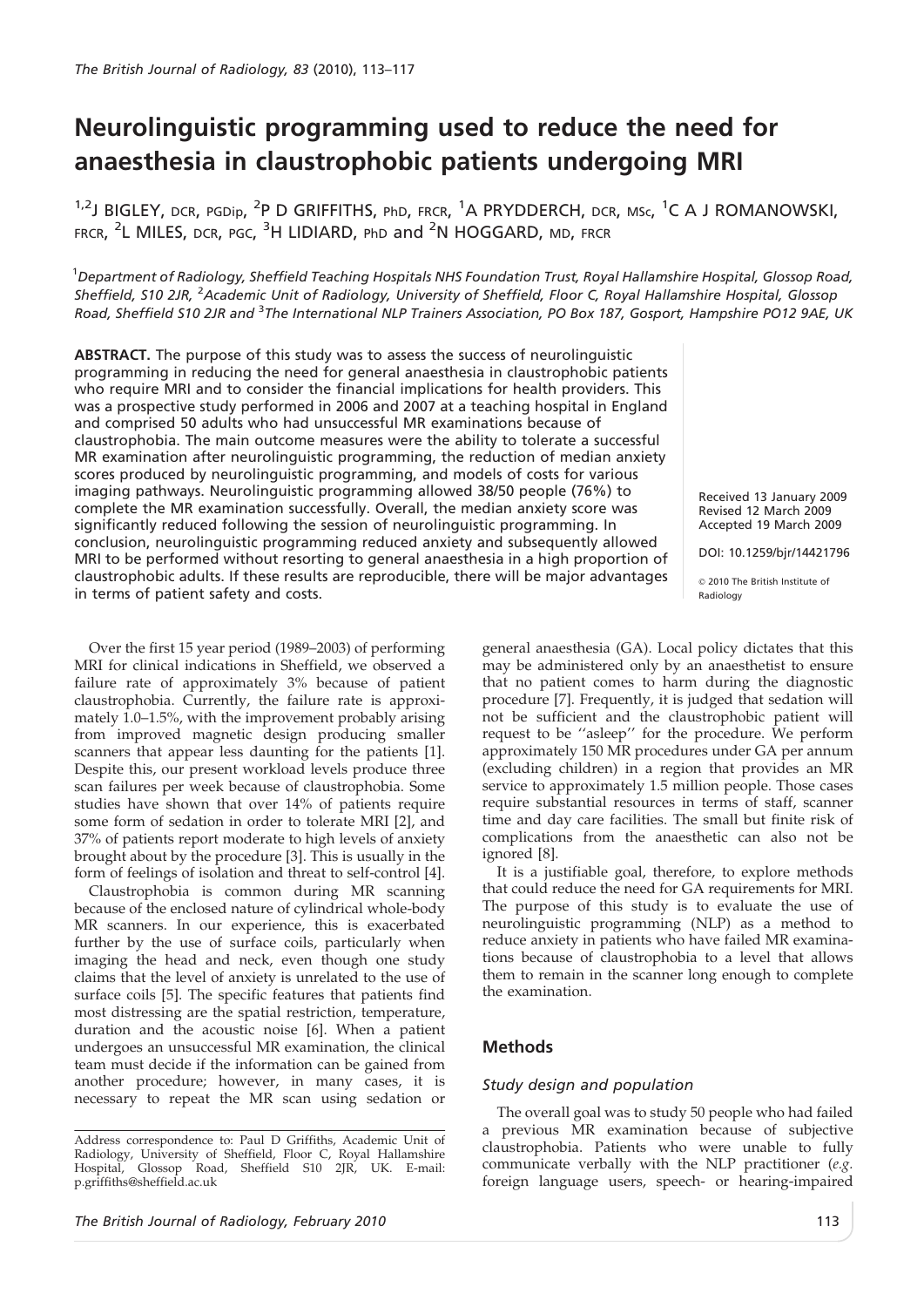patients) were not approached about the study. The anticipated success rate was a conservative estimate following discussion with NLP experts (H.L.) who predicted it would be far in excess of 60%.

Patients who had failed an MR examination were contacted by telephone and invited to take part in the study by the NLP-trained radiographer (J.B.). Those who agreed attended the MR department at the Sheffield Teaching Hospitals or at the University of Sheffield. 58 patients were approached and 8 declined, all of whom subsequently underwent an MR study under general anaesthesia. The 50 patients (24 males and 26 females) who agreed to enter the study had a median age of 52 years with a range of 58 years (17–75 years). A wide variety of body areas were planned to be imaged, and the expected duration of the scans was between 20 min and 30 min. The patient's level of anxiety was assessed by a questionnaire based on Spielberger's State–Trait Anxiety Inventory [9]. This was assessed on two occasions: (i) on the same day as NLP and (ii) after NLP but before the MR scan. A background to the principles of NLP is given in the discussion section but an outline of the methods used in the study is given here.

An MR radiographer (J.B.) underwent training in the fundamentals of NLP by way of an NLP practitioner course (accredited by the International NLP Trainers Association). The total training consisted of 20 days spread over a 6 month period. The main NLP technique used on our patients was ''Clare's fast phobia cure'' for phobias of unknown origin (adapted from Rushworth [10]), which has been used successfully to cure phobias [11]. The ''Clare's fast phobia cure'' process was developed by Clare Rushworth whilst working in the field of cancer care for neutralising phobias of unknown origin. It is a specific application of a collapsing anchors process, whereby an unresourceful anchor response to a particular stimulus is replaced by a more resourceful one. This process involves identifying the precise trigger for the unresourceful response. A visual anchor is created for the trigger (this may vary from person to person) and the precise ''antidote'' resources are selected (these too may vary from person to person). A positive stacked anchor containing multiple resources is created kinaesthetically by precise timed touch. The two anchors are fired simultaneously and held until the integration of the two states is complete. In brief, the patient was asked to describe the feelings they experience when they think about an MR scan. They were asked to associate (anchor) those feelings with something that they could see in the room. The patient was then asked to think about pleasant memories on other occasions when they were relaxed, happy or confident. As the patient thought about the good experiences, the NLP practitioner touched them on the hand or shoulder, thus anchoring the experience. By using the same touch and simultaneously looking at the object that they had chosen and holding both anchors until the previously phobic anchor has been ''collapsed'', the previously anxious thoughts associated with MRI can become much more comfortable and positive. The main differences to a straight collapsing anchor are: two different systems are being used for the anchors (visual and kinaesthetic), a precise trigger for the phobic response is identified and then anchored, a precise and ecological mix of ''antidote'' states for the resource anchor is selected and a very powerful resource anchor is stacked with multiple resources. The amount of time that the NLP radiographer spent working with each patient before the scan varied depending on the patient's needs, but was usually in the order of 1 h.

## Clinical outcome measures and statistical analysis

The success of the NLP was determined primarily by the success of the MRI procedure. The following assessment criteria were used:

1. Did the patient manage to have a complete examination?

2. Were the images adequate for clinical reporting as judged by a consultant radiologist not directly involved in the study?

3. Had the individual's anxiety levels reduced after the NLP counselling?

The primary analysis was simple proportion assessments for Criteria 1 and 2, whereas non-parametric statistics (Mann–Whitney test) were used to compare the changes in anxiety scores between patients who had

|  |  |  |  | Table 1. Breakdown of costs associated with GA examinations and non-GA examinations supplemented by NLP |  |  |  |  |
|--|--|--|--|---------------------------------------------------------------------------------------------------------|--|--|--|--|
|--|--|--|--|---------------------------------------------------------------------------------------------------------|--|--|--|--|

| General anaesthetic costs per patient                           |      |  |  |  |  |  |  |
|-----------------------------------------------------------------|------|--|--|--|--|--|--|
| Operating department practitioner                               | £22  |  |  |  |  |  |  |
| Recovery                                                        | £19  |  |  |  |  |  |  |
| Maintenance/preparation etc.                                    | £10  |  |  |  |  |  |  |
| Anaesthetist                                                    | £95  |  |  |  |  |  |  |
| Anaesthesia and drugs                                           | £40  |  |  |  |  |  |  |
| MRI scan <sup>a</sup>                                           | £302 |  |  |  |  |  |  |
| Total cost per patient of an MR under GA                        | £488 |  |  |  |  |  |  |
| Costs of non-GA MR examinations supplemented by NLP per patient |      |  |  |  |  |  |  |
| Cost of NLP practitioner time (1 h)                             | £18  |  |  |  |  |  |  |
| Cost of non-GA MRI scan <sup>a</sup>                            | £151 |  |  |  |  |  |  |
| Total cost for non-GA scan                                      | £169 |  |  |  |  |  |  |
|                                                                 |      |  |  |  |  |  |  |

<sup>a</sup>The Government 2007–08 Indicative Tariff to support Unbundling of Diagnostics puts the cost of a single MRI examination without contrast (RA MR1) at £151. On average, it would normally be possible to carry out two MRI examinations in the scanner time that it takes to carry out one under general anaesthesia (GA). It can therefore be assumed that this doubles the cost of a scan under anaesthetic to £302.

The GA-related costs are made on the assumption of four patients being scanned in a 4 h session. The overall difference in the unit cost of a GA and non-GA examination supplemented with neurolinguistic programming (NLP) is £319.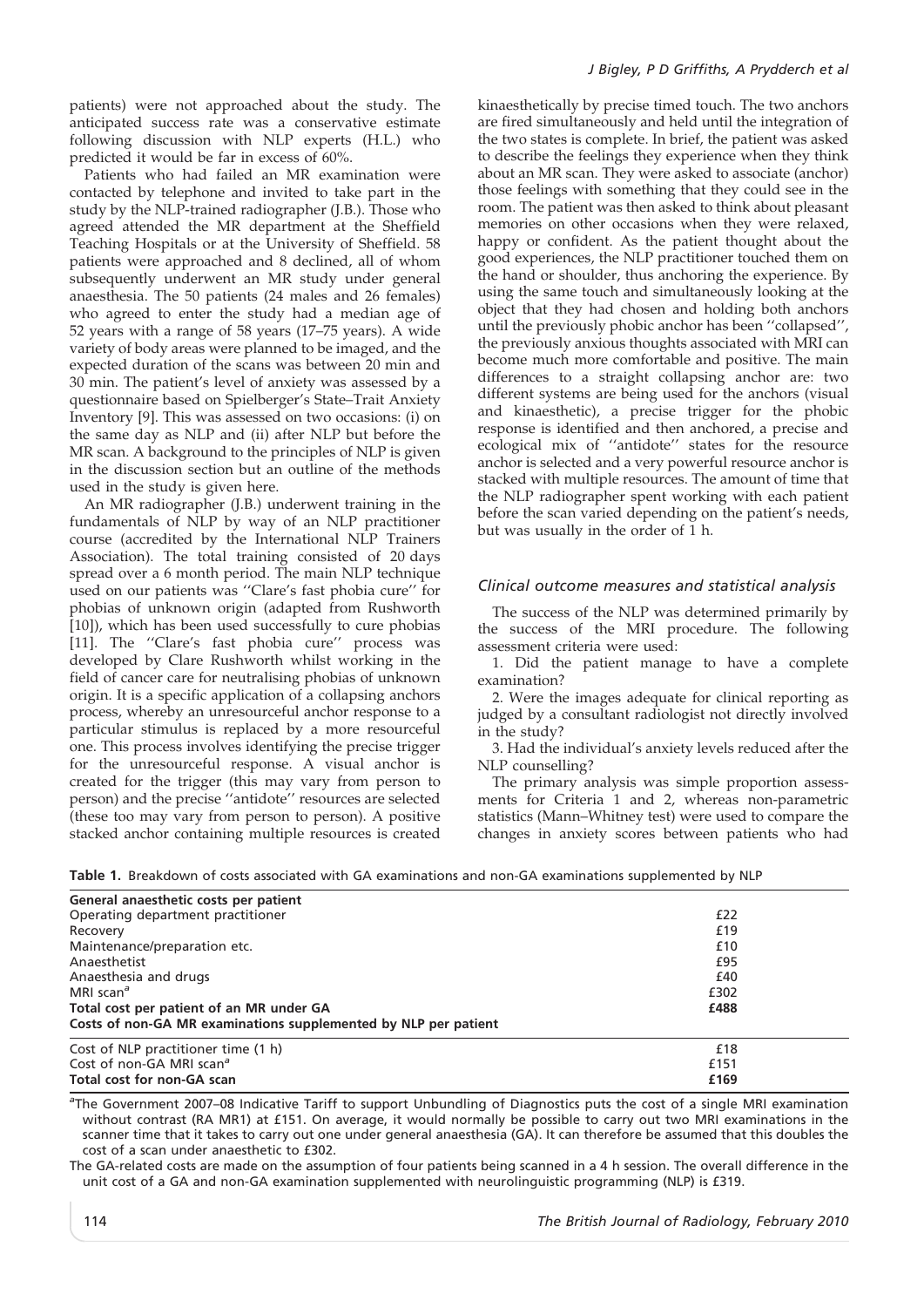successful MR examinations and those who had failed. A significance value of  $p<0.05$  was used.

#### Financial considerations

An attempt was made to study the financial aspects of the study if they were applied to the general population. The unit costs of MR under general anaesthesia at our institution and the costs of applying NLP to a non-GA case were calculated as shown in Table 1. A financial model was created based on the associated costs in relation to the observed success rate of NLP.

## **Ethics**

This study was performed under the guidance and with the approval of Barnsley Research Ethics Committee, Ref. No: 06/Q2304/33. Written consent was obtained from all subjects after full explanation of the procedures.

### Results

The 50 patients recruited into the study came from a group of 58 patients approached (eight did not agree to enter the study). Of the 50 patients who were recruited, 38 (76%) completed the MR examination and all of those examinations were of sufficient quality for clinical reporting. MR examinations were not completed in 12/ 50 patients (24%), including three who would not consider going onto the scanner and nine who went on the scanner bed but for whom no usable images were obtained.

The data concerning anxiety levels are presented in Figure 1. When all patients are considered, there was a statistically significant reduction in anxiety following NLP. The 12 patients who subsequently failed to undergo the MR examination had statistically higher anxiety scores before NLP than the patients who tolerated the MRI ( $p=0.034$ , <0.05). After NLP, there was a significant reduction in anxiety scores in both "fail" and "succeed" groups, but the scale of the reduction between the two groups did not reach statistical significance.  $(p=0.172)$ .

The success rate of the NLP process was studied further by looking at any potential effects in performance



Figure 2. Success rates of neurolinguistic programming (NLP) in relation to sequential groups of 10 patients.

of the NLP practitioner as a result of increasing experience during the study. A graph of the success rate of NLP plotted against sequential groups of 10 patients is shown in Figure 2. This appears to show a considerable ''experience'' effect, as a consistent success rate of 90% was achieved for the last 30 patients as opposed to 30% for the first 10 patients.

The overall cost of an MR examination under GA at our institution was calculated at £488, whereas the cost of standard MRI supplemented by an NLP practitioner was calculated at £169 (excluding the one-off cost of training at £1750). Figure 3 shows the sensitivity analysis of costs for 100 patients plotted against the NLP success rate. If NLP was successful in all cases, there would be an overall saving of £31 900 (65%), using the costs calculated for our department. If NLP was not successful in any patient, the costs would increase by £16 900 (35%) because the GA would be required as well as the NLP procedure. The financial breakeven point occurs at an NLP success rate of 35%. If our finding of a 76% success rate is generally applicable, we estimate an overall saving of £20 188 per 100 patients (a 41% saving overall).

### **Discussion**

MRI is now the investigation of choice for a wide range of pathologies. There has been a major increase in the



Figure 1. Histograms of median anxiety scores before neurolinguistic programming (NLP) (left) and after NLP (right) in patients who subsequently had a successful MR (light grey) and those who failed (dark grey).

#### The British Journal of Radiology, February 2010 115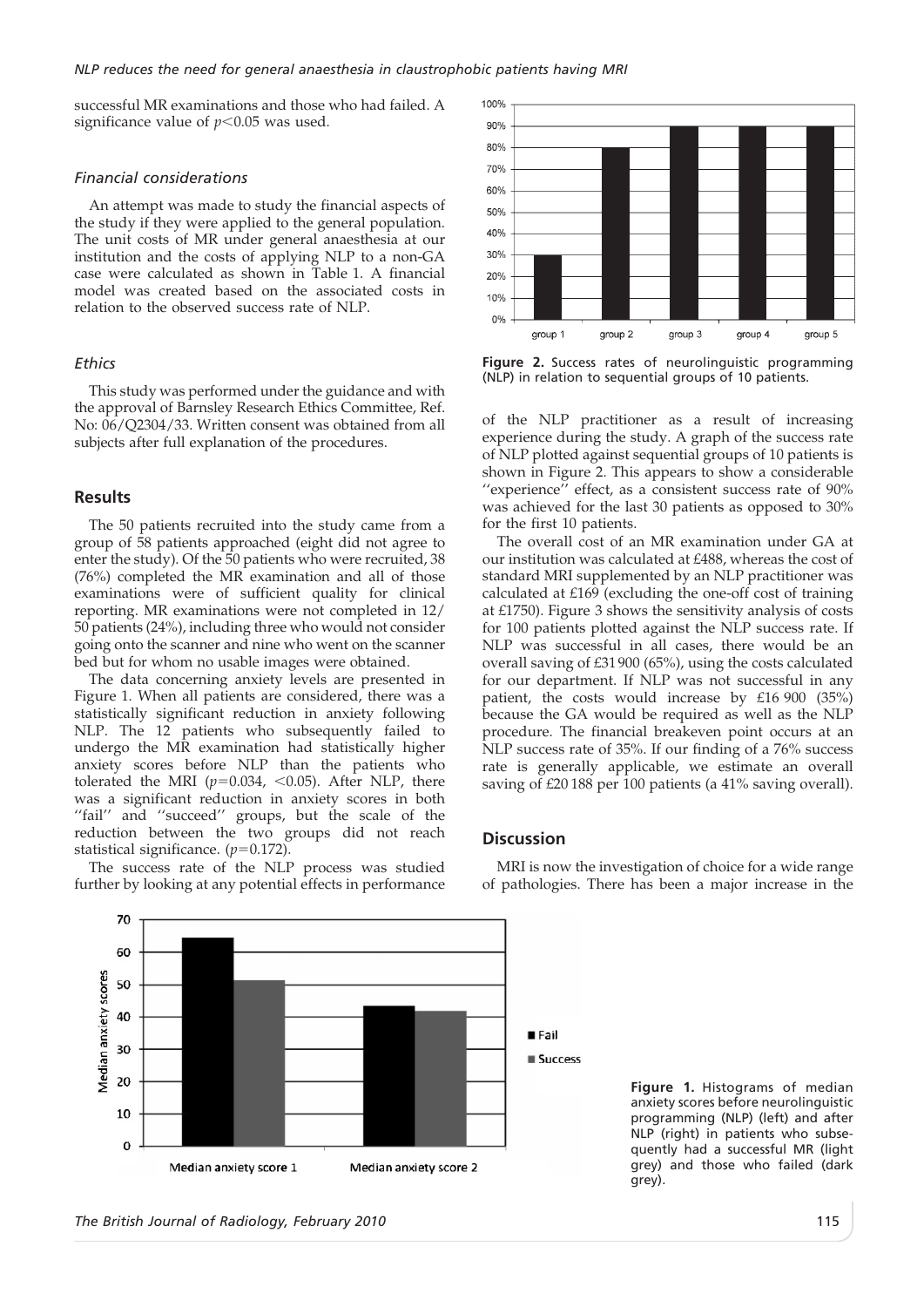

Figure 3. Sensitivity analysis of total costs for 100 patients against the percentage success rate of neurolinguistic programming (NLP). The horizontal line represents the costs if all patients with claustrophobia went directly to MR under general anaesthesia (GA). The sloping line represents total costs in relation to the percentage success rate of NLP. The financial breakeven point occurs if 35% of NLP cases are successful. At the current success rate of 76% there is an overall saving of £20 188 (41%).

number of MR scanners in hospitals over the past few years, and the improved specifications of the scanners has increased patient throughput. As a result, a large number of patients undergo MR procedures and, in our experience, 1.0–1.5% of these patients will have claustrophobia to a level that prevents diagnostic imaging. GA is currently the main method for overcoming these problems at many institutions, despite the issues of patient safety, cost and availability. The increasing number of patients requiring GA has other deleterious effects on patient throughput and imaging targets for waiting times, as a smaller number of people can be scanned per unit time under GA. Any method, therefore, that can be used to reduce GA rates without using extra MR time is very attractive, and our current work with NLP shows great promise (Table 2).

NLP was first introduced in the 1970s by Richard Bandler, an information scientist and mathematician, and John Grinder, a professor of linguistics. Their studies involved people who were excellent communicators and counsellors, and their results produced a model of human experience and communication that has been refined and expanded in subsequent years and used in many situations [12–14]. NLP recognises the influence of language, both internal and external, on behaviour and gathers both verbal and non-verbal information in order to study subjective experience. NLP allows us to recognise and enable change in less useful patterns of behaviour that were learnt previously but which are continually repeated [15, 16].

In our study, we found that 76% of patients who had previously failed an MR scan successfully completed a scan following the NLP intervention, although it should be appreciated that 8 of the 58 people approached refused to attempt NLP. A statistically significant reduction in anxiety levels was achieved in our patient group by NLP, even in those who went on to fail to complete the MR scan. Each patient had highly individualised anxieties that required a flexible approach and a wide range of NLP techniques to be used. As NLP principles would predict, simply using one technique in a ''one size fits all'' procedure is often not effective. Indeed, the ''Clare's fast phobia cure'' alone was probably not sufficient in many instances, as some individuals required specific work on neutralising previous experiences in which their phobia had a specific origin. Others required pacing and leading and the specific influencing and reassurance of certain language patterns. This resulted in the NLP practitioner being in the MR scanner room in over 60% of cases, which allowed continued use of NLP if the patient began to show a return to his/her anxious state. A radiographer does not stay with the patient in the scan room normally.

This raises two issues. First, it is possible (and indeed likely) that this introduced an important confounding factor. Consideration must be given to the possibility that additional time spent with the patient and the presence of a radiographer in the scan room contributed to the success of completing the MR examination [4]. Previous research comparing the effects of information, counselling and relaxation techniques on patients undergoing MRI, however, has not shown significant reductions in anxiety levels [17]. This confounding factor will need to be investigated in future studies. The second issue is a proposed EU directive on workers exposed to electromagnetic fields (Directive 2008/46/EC) [18]. This would outlaw staff remaining in the scan room while imaging is performed. The outcome of that proposed legislation is not known at present but potentially could have a major impact on the future role of studies such as ours.

Table 2. Summary of topic and results

What is already known on this topic? MRI can be difficult for patients for many reasons Claustrophobia is common during MRI and results in scan failure in at least 1% of cases In such cases, many patients need to have the examination under general anaesthesia

#### What this study adds

Neurolinguistic programming can be used to help patients cope with MR scanning without recourse to general anaesthesia Our success rate is 76% in a study group of 50 claustrophobic patients If these results are generally applicable, there are major advantages to patient care in terms of safety and cost